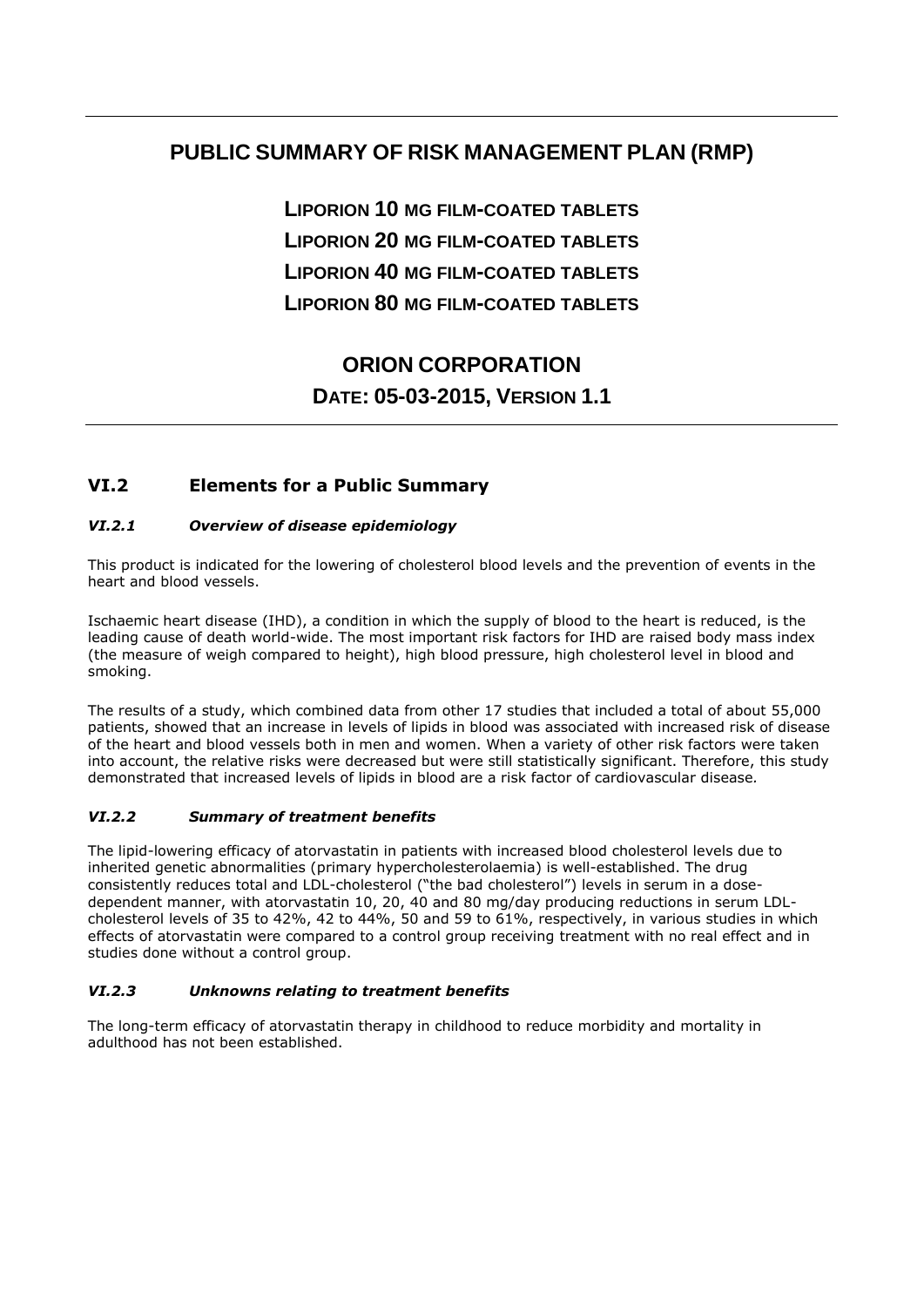### *VI.2.4 Summary of safety concerns*

### **Important identified risks**

| <b>Risk</b>                                                                                                   | What is known                                                                                                                                                                                                                            | <b>Preventability</b>                                                                                                                                                                                                                                                                                                                                                                                                                                               |
|---------------------------------------------------------------------------------------------------------------|------------------------------------------------------------------------------------------------------------------------------------------------------------------------------------------------------------------------------------------|---------------------------------------------------------------------------------------------------------------------------------------------------------------------------------------------------------------------------------------------------------------------------------------------------------------------------------------------------------------------------------------------------------------------------------------------------------------------|
| Rhabdomyolysis (a severe<br>potentially fatal disease that<br>destroys skeletal muscle) and<br>related events | Atorvastatin may in rare<br>occasions cause muscle-related<br>side effects.<br>The risk of muscle-related side<br>effects e.g. rhabdomyolysis is<br>known to increase when certain<br>medicines are taken together<br>with atorvastatin. | Atorvastatin should be used with<br>caution in patients with<br>predisposing factors for muscle<br>related effects, such as impaired<br>function of the kidneys,<br>insufficient function of the<br>thyroid gland, personal or<br>familial history of hereditary<br>muscular disorders, previous<br>history of muscle-related events<br>with other statins, previous<br>history of liver disease and/or<br>where substantial quantities of<br>alcohol are consumed. |
|                                                                                                               |                                                                                                                                                                                                                                          | The blood test may be carried<br>out before and possibly during<br>the treatment to predict the risk<br>of muscle-related side effects.                                                                                                                                                                                                                                                                                                                             |

### **Important potential risks**

| <b>Risk</b>                                                                                                                                                                | What is known (Including reason why it is considered a<br>potential risk)                                                                                                                                                                                                                                                                                                                                                                              |
|----------------------------------------------------------------------------------------------------------------------------------------------------------------------------|--------------------------------------------------------------------------------------------------------------------------------------------------------------------------------------------------------------------------------------------------------------------------------------------------------------------------------------------------------------------------------------------------------------------------------------------------------|
| Anger, aggression and irritability                                                                                                                                         | Cases of anger, aggression and irritability have been reported with<br>the class of medicines to which atorvastatin belongs.                                                                                                                                                                                                                                                                                                                           |
| Heart rhythm problems                                                                                                                                                      | Cases of heart rhythm problems have been reported with the class<br>of medicines to which atorvastatin belongs.                                                                                                                                                                                                                                                                                                                                        |
| Lung disease causing<br>progressive scarring of lung<br>tissue (interstitial lung disease) /<br>events related to inflammation<br>of lung tissue                           | Exceptional cases of lung disease causing progressive scarring of<br>lung tissue (interstitial lung disease) have been reported with some<br>statins, especially with long term therapy. Symptoms can include<br>shortness of breath, dry cough and deterioration in general health<br>(fatigue, weight loss and fever). If it is suspected that a patient has<br>developed interstitial lung disease, atorvastatin therapy should be<br>discontinued. |
| Diabetes and other events<br>occurring when the body tissues<br>are attacked by its own immune<br>system (a system within an<br>organism that protects against<br>disease) | Some evidence suggests that statins raise blood sugar levels. In<br>some patients who are at high risk of future diabetes, statins may<br>produce so high levels of blood sugar that formal diabetes care is<br>appropriate. This risk, however, is smaller than the benefit of<br>reduction in a risk of disease in blood vessels with statins and<br>therefore should not be a reason for stopping statin treatment.                                 |
| Liver dysfunction and related<br>events                                                                                                                                    | Atorvastatin treatment may have effects on liver. Hepatitis (liver<br>inflammation), cholestasis (slowed or blocked flow of bile from the<br>liver) and abnormal blood test for liver function have been<br>reported.                                                                                                                                                                                                                                  |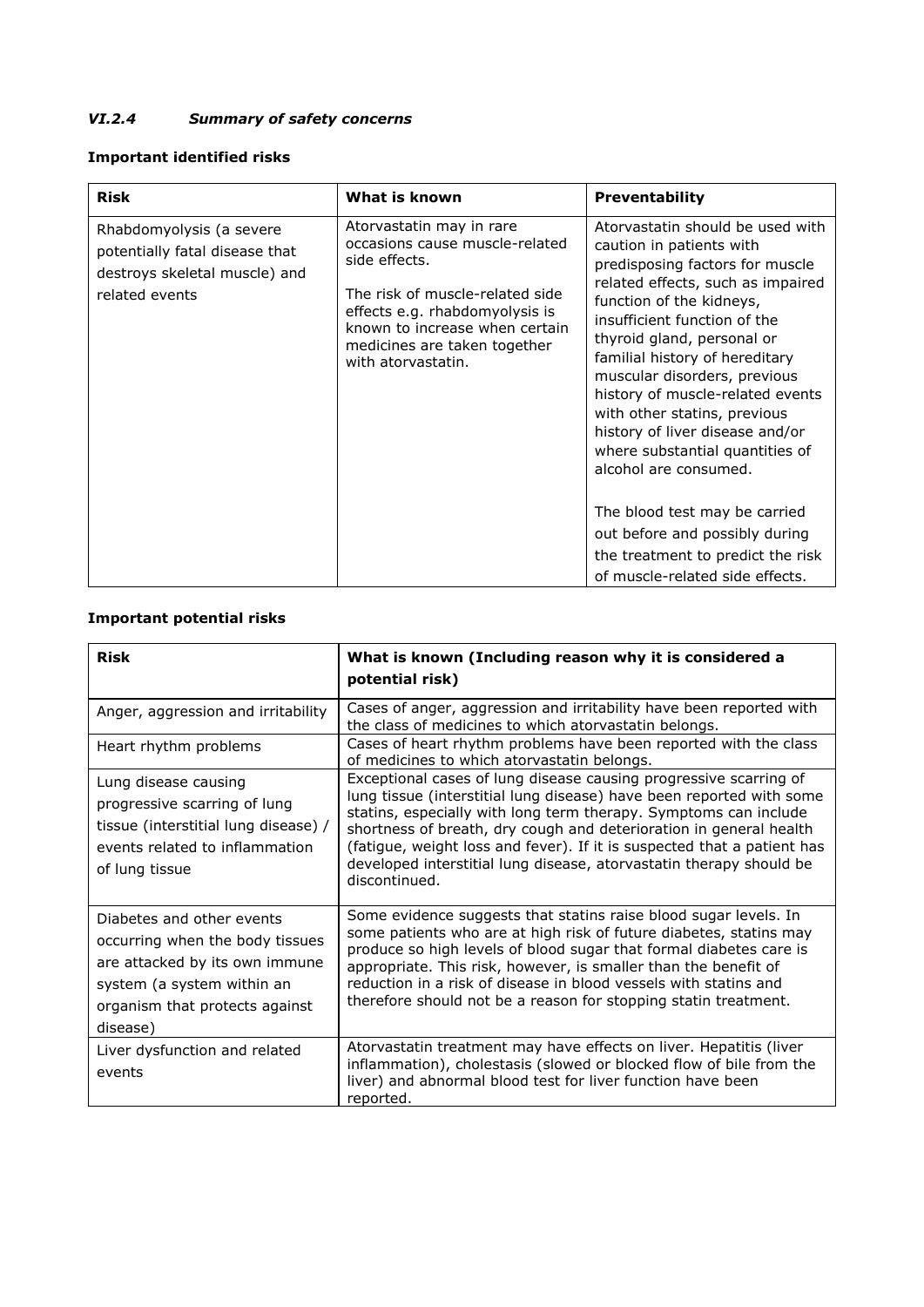### **Missing information**

| <b>Risk</b>                                  | What is known                                                                                                             |
|----------------------------------------------|---------------------------------------------------------------------------------------------------------------------------|
| Limited long-term safety data in<br>children | The long-term efficacy of atorvastatin therapy in children has not<br>been established.                                   |
|                                              | Drug-drug interaction studies have only been performed in adults.<br>The extent of interactions in children is not known. |

### *VI.2.5 Summary of risk minimisation measures by safety concern*

All medicines have a Summary of Product Characteristics (SmPC) which provides physicians, pharmacists and other health care professionals with details on how to use the medicine, the risks and recommendations for minimising them. An abbreviated version of this in lay language is provided in the form of the package leaflet (PL). The measures in these documents are known as routine risk minimisation measures.

The Summary of Product Characteristics and the Package leaflet for this product can be found in the national authority's web page www.fimea.fi.

This medicine has no additional risk minimisation measures.

### *VI.2.6 Planned post authorisation development plan*

Not applicable.

### *VI.2.7 Summary of changes to the Risk Management Plan over time*

Major changes to the Risk Management Plan over time

| <b>Version</b> | Date       | <b>Safety Concerns</b>                                                                                                                                                                                                                                                                                                                                                                                                                                                                                                                                                                                                                                                        | <b>Comment</b>                                                                                                   |
|----------------|------------|-------------------------------------------------------------------------------------------------------------------------------------------------------------------------------------------------------------------------------------------------------------------------------------------------------------------------------------------------------------------------------------------------------------------------------------------------------------------------------------------------------------------------------------------------------------------------------------------------------------------------------------------------------------------------------|------------------------------------------------------------------------------------------------------------------|
| 1.1            | 05.03.2015 | Anger, aggression and<br>$\bullet$<br>irritability and cardiac<br>arrhythmias added as<br>important potential risks<br>Important potential risk of<br>$\bullet$<br>diabetes mellitus revised as<br>selected autoimmune events<br>/ antinuclear antibody<br>positive<br>Hepatic effects removed form<br>$\bullet$<br>important identified risks and<br>hepatic failure and related<br>events added as an important<br>potential risk<br>Important potential risk<br>$\bullet$<br>interstitial lung disease<br>revised as interstitial lung<br>disease / pneumonitis related<br>events<br>Missing information "Limited<br>long-term safety data in<br>paediatric population and | Safety concerns revised<br>to match safety<br>concerns of the<br>originator product<br>based on RMS<br>comments. |